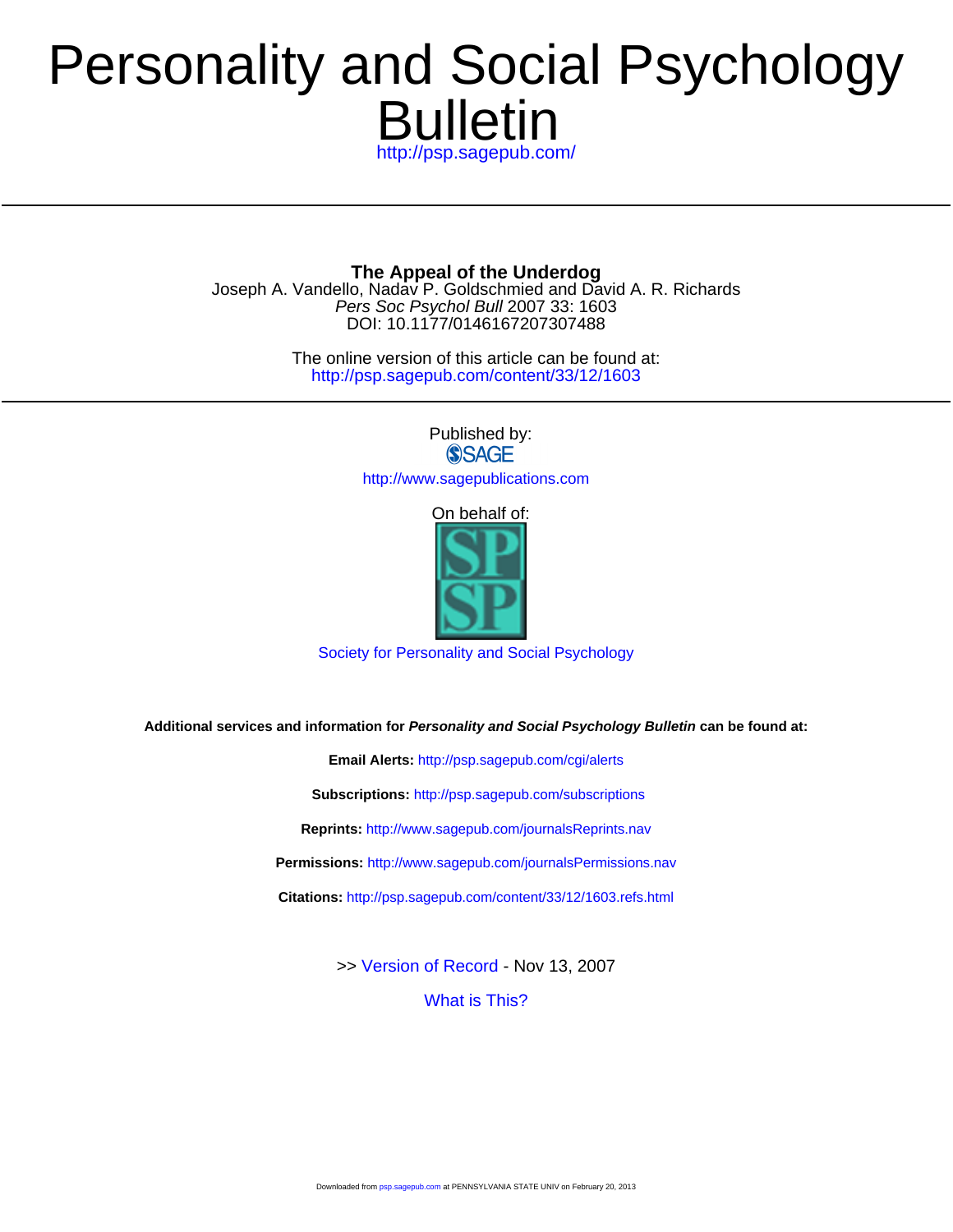# The Appeal of the Underdog

**Joseph A. Vandello Nadav P. Goldschmied David A. R. Richards** *University of South Florida*

*When people observe competitions, they are often drawn to figures that are seen as disadvantaged or unlikely to prevail. The present research tested the scope and limits of people's support for underdogs. The first two studies demonstrated, in the context of Olympic matches (Study 1) and the Israeli–Palestinian conflict (Study 2), that observers' support for a competitor increased when framing it as an underdog. The final two studies explored mechanisms underlying support for underdogs. Study 3 showed that participants attributed more effort to a team when they believed it to be an underdog, and perceptions of effort mediated liking. In Study 4, participants reading a hypothetical sporting event supported a team with a low probability of success and labeled it an underdog unless it had greater resources than an opponent, suggesting that low expectations by themselves do not engender support if positive outcomes are not seen as deserved.*

*Keywords: underdog; justice; social identity; competition; schadenfreude; inequality*

Imagine two rivals locked in an intense competition.<br>As an unaffiliated observer, you will probably find magine two rivals locked in an intense competition. yourself supporting one side or the other; it is in fact difficult to remain neutral when pulled into the drama of competition or conflict. Imagine further that one of the rivals is at a pronounced competitive disadvantage, perhaps because of past failure, some physical disparity, or a lack of experience. Some of the most enduring figures in history, literature, mythology, religion, cinema, and sports are those who have faced daunting odds, were given little hope, or were expected to fail. These figures have a great appeal, largely because of their status as underdogs. In this article, we explore how social perceptions of parties in competitive situations are influenced by their relative status or expectations for success.

We test whether, and under what conditions, underdogs are supported. We further consider why underdogs hold their appeal.

Underdogs can be defined as individuals or groups who are at a disadvantage and are expected to lose (American Heritage Dictionary, 2006). Given the presence of well-known underdog stories in literature, mythology, and sport, it might seem intuitively obvious that most people sympathize with and support such figures. But why should we be drawn to the Davids, Texans at the Alamo, Greeks at Thermopylae, or Rocky Balboas of the world? Although there is a good deal of research on group status and social perception, the specific psychology of underdogs has received scant attention. Despite ample anecdotal evidence of the appeal of underdog figures, it is by no means clear from a review of prominent social psychological theories that people should in fact be drawn to underdogs, and there may even be reasons to suspect people should favor top dogs. We begin by reviewing some of the relevant literature.

#### Social Identification, Success, and Esteem

A core tenet of social identity theory (Tajfel & Turner, 1986) is that the accomplishments of the groups with which we identify are a crucial source of our self-esteem. Assuming this is true, groups with high status or prestige

**Authors' Note:** David Richards is now at the University of Florida. The authors would like to thank Amy Firebaugh, Leah Granson, Kristi Hipp, Chris Jackson, Ashley Lynch, Max Nankin, Kristen Salomon, and Zulema Vega for their help with data collection. Correspondence should be addressed to Joseph Vandello, Department of Psychology, University of South Florida, PCD 4135, Tampa, FL 33620-7200; e-mail: vandello@mail.cas.usf.edu.

*PSPB*, Vol. 33 No. 12, December 2007 1603-1616

DOI: 10.1177/0146167207307488

<sup>© 2007</sup> by the Society for Personality and Social Psychology, Inc.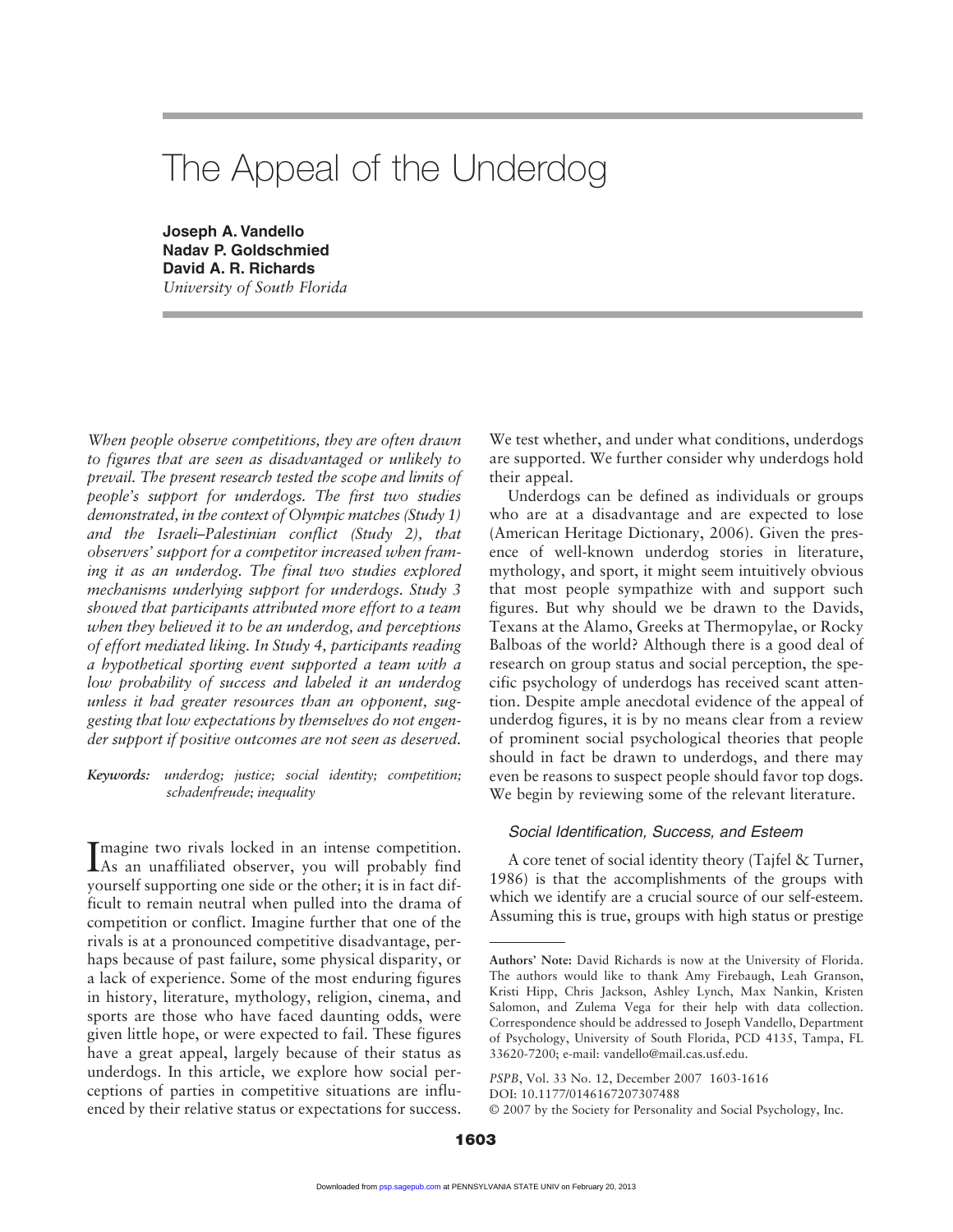should be especially attractive. Indeed, when positively valued groups succeed, nonparticipating observers tend to bask in their reflected glory (BIRG; Cialdini et al., 1976; End, Dietz-Uhler, Harrick, & Jacquemotte, 2002; Snyder, Lassegard, & Ford, 1986), and numerous studies have shown that members of disadvantaged or stigmatized groups sometimes demonstrate outgroup preference (Boldry & Kashy, 1999; Jost & Burgess, 2000; Reichl, 1997; Sachdev & Bourhis, 1987, 1991). As Tajfel (1982, p. 12) notes, "There is a good deal of evidence that members of groups which have found themselves for centuries at the bottom of the social pyramid sometimes display the phenomenon of 'self-hate' or self-depreciation." Although low-status groups do not always show such self-depreciation (Bettencourt, Dorr, Charlton, & Hume, 2001; Crocker & Major, 1989), social identity theory offers no theoretical reason to suspect nonpartisans to choose to identify with disadvantaged groups.

People often choose to emphasize their associations with those who are successful (Campbell & Tesser, 1986). Conversely, there is a good deal of evidence that people distance themselves from people or groups that are viewed unfavorably (Schimel, Pyszcynsky, Greenberg, O'Mahen, & Arndt, 2000; Snyder et al., 1986). For instance, in experimental groups that receive failure feedback, group members are less likely to wear badges that symbolize group membership (Snyder et al., 1986). Even when people merely observe others, they may distance themselves from those perceived to have negative identities (Neuberg, Smith, Hoffman, & Russell, 1994).

To the extent that underdogs share characteristics of low-status individuals or groups, the long history of research on social status may also be relevant. Within this tradition, individuals of higher status are seen as more influential, competent, and worthy than lowstatus individuals or groups (Ridgeway, 2003; Sachdev & Bourhis, 1987; Sande, Ellard, & Ross, 1986; Sherif, White, & Harvey, 1955). Conversely, low-status individuals and groups are more likely to be targets of prejudice and negative stereotyping, and are more likely to be seen as unworthy and incompetent (Goffman, 1963; Ridgeway, 2001).

There would thus appear to be risks to esteem for aligning oneself with underdogs. Sports fans whose favorite teams suffer defeat, for instance, show temporary decreases in mood and testosterone and even lose faith in their own mental and social abilities (Bernhardt, Dabbs, Fielden, & Lutter, 1998; Hirt, Zillmann, Erickson, & Kennedy, 1992).

Following the logic of these theories, we might suspect that people would not want to associate with underdogs and would be more likely to feel contempt than sympathy for them. Perhaps the salient historical, literary, or cinematic examples of championed underdogs are exceptions to the rule, and it is their rarity that makes them enduring.

However, several important distinctions need to be drawn between the types of underdog situations we are interested in presently and the past research on group identification, status, and success. First, in the vast majority of these social identification studies, people have some preexisting affiliation with a group (e.g., one's college team, one's salient ingroup); in contrast, in many underdog situations, the person may choose to sympathize, identify, or affiliate (or not) with a disadvantaged team with which they had no prior affiliation. Second, in most of the literature on social identification and success (e.g., BIRGing), people are queried about their post hoc rationalizations regarding team success or failure. Choosing to identify or not identify with a team follows from that team's success or failure. In contrast, underdog scenarios are situations where, by definition, the outcome has yet to be decided. One can only be an underdog before a competition takes place. Afterward, one is simply a winner or loser.

# Justice, Fairness, and Support for the Underdog

In contrast to the research reviewed in the previous section, we believe there are good theoretical reasons to expect that people will in fact like and support underdogs under most circumstances. Although there may be additional motivations, we propose that concerns with justice and fairness drive support for the disadvantaged.

Competitive scenarios of inequality may arouse people's sense of fairness and justice, general principles people care about deeply (Lerner, 2003). A number of social preference models point to people's aversion to inequalities (e.g., Fehr & Schmidt, 1999; Lowenstein, Thompson, & Bazerman, 1989; Messick, 1995). These models all suggest that people become less satisfied with outcomes as discrepancies between parties' outcomes increase. People's concerns with fair outcomes can even override self-interest such that people experience more utility with equality than advantageous inequality (Camerer, 2003; Kahneman, Knetsch, & Thaler, 1986). Although most of this research has looked at fairness when one is directly involved in the outcomes, it is possible that general norms about fairness and equality are salient to people even when they do not have a direct stake in the outcomes of competitions.

In the context of direct competitions or conflicts between parties, inequalities in expectations may suggest some disadvantage that is perceived as "unfair" (at least under some conditions) and thus might activate justice concerns. Given that observers cannot directly alter outcomes, passively supporting the underdog may be one way to restore a sense of fairness. In addition, people may be motivated to view the performance of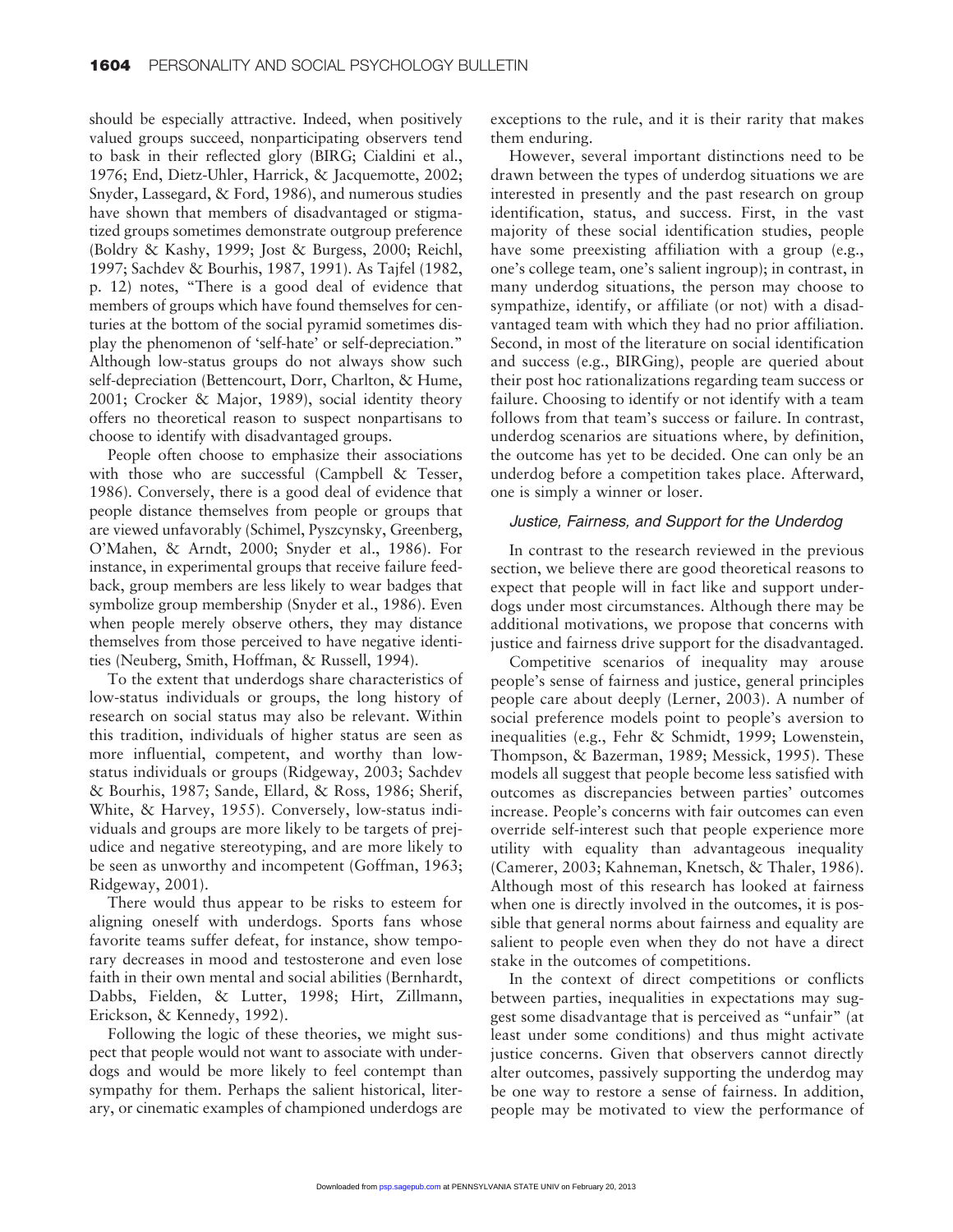underdogs in a positive light relative to their more advantaged rivals. Deservingness theory predicts that "positively valued outcomes that follow positively valued actions are generally perceived to be deserved" (Feather, 1999b, p. 3). If the desired outcome is to see an underdog prevail, we should be motivated to see underdogs' actions positively—for example, attributing greater effort, tenacity, or "heart" to an entity perceived to be at a competitive disadvantage, a prediction we tested in Study 3. Attributions of greater effort may also serve as compensation for underdogs' presumed deficit in ability relative to top dogs. Whereas ability is perceived to be less under one's control, effort is perceived to be a controllable dimension (Weiner, 1985) and should thus be tied more strongly to deservingness of outcomes. People are often motivated to make favorable character judgments about disadvantaged groups (e.g., seeing poor people as more honest, moral, and likable than rich people) as a way of rectifying (or at least rationalizing) inequalities by suggesting that the world is a fair place where there is some balance in outcomes (Jost & Kay, 2005; Kay & Jost, 2003). In the same vein, rooting for underdogs and viewing their performance in a positive light might create a psychological balance when one cannot directly control the outcomes.

Certainly, not all situations of competitive inequality should be seen as unfair. As Feather (1999a, 1999b) has noted in his theory of deservingness, judgments of fairness and deservingness are influenced heavily by whether people are seen as responsible for their outcomes. Following this logic, we reasoned that support for underdogs rests on the assumption that the underdog entity is at some competitive disadvantage. We predicted that when a perceived disadvantage is removed, support for those entities would disappear, even if expectations for success remain low. For example, if an entity has low expectations for success despite having tremendous resources, size, or ability, they should be less likely to be seen as an underdog and less likely to be supported. We explored this prediction in Study 4.

# Empirical Evidence for Underdog Support

Despite the ubiquity of competitions between individuals or groups with unequal status or ability, and despite the large literatures on social identification with groups and social comparisons between self and others, there has been almost no research examining social perceptions of underdogs. We could locate only two published studies that directly explored attitudes toward underdogs. In one relevant study preceding the 1980 U.S. presidential election, Ceci and Kain (1982) examined the effect of polling information on people's voting preferences. When presenting participants with polling data showing Jimmy Carter commanding a lead, participants tended to favor Ronald Reagan, but when participants were presented with polling data showing Reagan leading, they tended to favor Carter (but see Mehrabian, 1998, for evidence of an opposite "bandwagon" effect from political polling). In a study from the sports sociology literature, Frazier and Snyder (1991) asked participants to consider hypothetical sporting competitions in which one team was "highly favored." In this scenario, 81% of respondents said that they preferred the presumed underdog to win. In a slightly different vein, Gibson, Sachau, Doll, and Shumate (2002) looked at people's perceptions of the pressure felt by favorites or underdogs and found that favorites are believed to be under more pressure and are therefore more likely to choke.

Although not directly examining underdog support, research on attitudes toward high achievers (what Feather, 1991, has labeled *tall poppies*) is also relevant. For instance, high achievers often elicit envy and resentment from others, particularly when the achievement is seen as undeserved (Brigham, Kelso, Jackson, & Smith, 1997; Feather & Sherman, 2002; Feather, Volkmer, & McKee, 1991), and people often experience pleasure in seeing the mighty fall (*schadenfreude;* Feather, 1994; Leach, Spears, Branscombe, & Doosje, 2003; Smith et al., 1996).

Aside from the aforementioned research, very little is known about how people feel about competitive situations of disparity in general and underdogs specifically. Consequently, the goals of the present research were, first, to first establish whether and under what conditions people will support underdogs and, second, to explore possible motivations for underdog support.

# Overview of the Studies

We conducted four experiments intended to explore attitudes toward underdogs. In our first two studies, using different operational definitions of underdogs and across differing domains, we formally tested the hypothesis that support for an entity increases when it is perceived to be an underdog. In the final two studies we explored implications and limitations of this underdog effect. In Study 3, we tested whether people view an entity's performance differently when it is perceived to be an underdog by having people watch a sporting event and manipulating which team was believed to be the underdog. Study 4 tested whether support for teams with low expectations erodes when those teams have ample resources, thus eliminating their assumed disadvantage. These last two studies were intended to shed light on possible motivations for underdog support.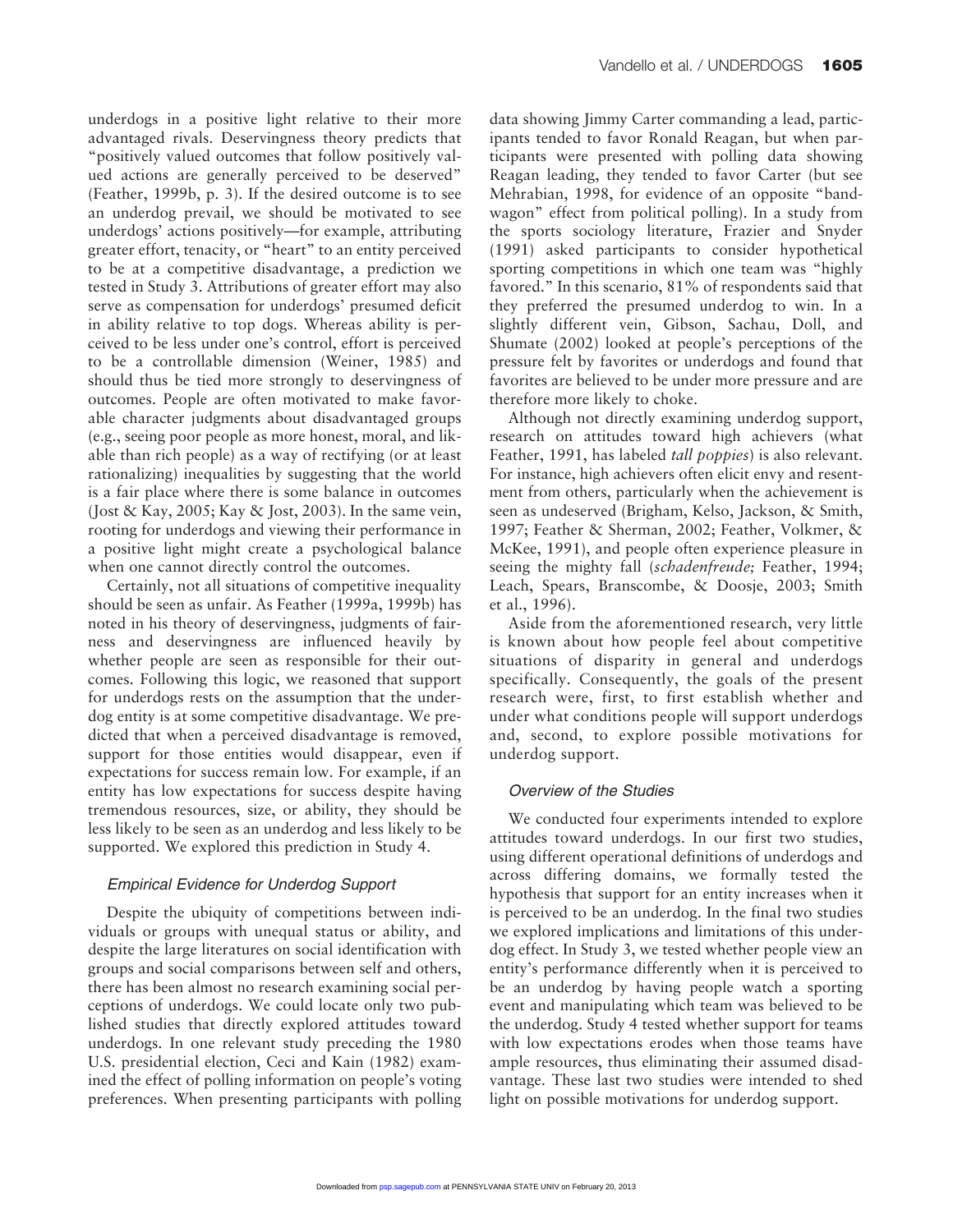|                                             | Mean Support (1–9 Scale) |                           |                          |            |  |
|---------------------------------------------|--------------------------|---------------------------|--------------------------|------------|--|
|                                             | Sweden<br>$(469$ Medals) | Belgium<br>$(140$ Medals) | Slovenia<br>$(6$ Medals) | Difference |  |
| Sweden vs. Belgium                          | 4.1 $(1.7)$              | 6.4(1.7)                  |                          | 2.3        |  |
| Belgium vs. Slovenia<br>Sweden vs. Slovenia | 4.0(1.9)                 | 4.5(2.3)                  | 6.8(2.4)<br>7.0(1.8)     | 2.3<br>3.0 |  |

**TABLE 1:** Degree of Support for Teams in Olympic Competitions, Study 1

NOTE: Standard deviations are reported in parentheses.

# **STUDY 1: OLYMPIC UNDERDOGS**

Our first study tested the basic hypothesis that, given two entities with differing expectations for success, people will more often be drawn to the entity with lower expectations (i.e., the underdog). As this study took place in the month before the 2004 summer Olympics, we used the opportunity to examine people's support tendencies in this real-world sporting context. We presented participants with a short questionnaire in which we summarized the all-time medal totals of various countries (thus establishing their credentials as underdogs or dominant countries through past success or lack of success). We then asked them to consider an upcoming competition between various pairs and to rate how much they wanted each team to win.

#### Method

*Participants.* Seventy-one University of South Florida students (56 women, 15 men) completed the questionnaire for psychology course credit.

*Procedure.* Participants were given a one-page questionnaire that first asked them if they planned on watching any of the upcoming 2004 Olympics on a 1 (*definitely not*) to 9 (*definitely*) scale. In general, participants expressed some interest in watching the Olympics (*M* response = 6.75). Next, they were presented with a list of five countries followed by each country's all-time medal totals at the Olympics: Sweden (469), Bulgaria (195), Belgium (140), Mexico (40), Slovenia (6). Thus, a country's underdog status was operationalized as past Olympic medal success (being a reasonable predictor of future success). Participants were asked to imagine two of the countries engaged in an upcoming swimming contest. One group was asked to imagine the top-ranked team (Sweden) playing the middle-ranked team (Belgium), a second group was asked to imagine the middle-ranked team (Belgium) playing the bottom-ranked team (Slovenia), and a third group was asked to imagine the top-ranked team (Sweden) playing the bottom-ranked team (Slovenia). All participants were asked how much

they would like to see each country win the competition on a 1 (*not at all*) to 9 (*a great deal*) scale.

#### Results and Discussion

We predicted that, regardless of the specific countries asked about, people would be more pleased if the underdog won (i.e., the team with fewer past Olympic medals). As Table 1 shows, our hypothesis was supported. In each of the three pairings, people were significantly more favorable to the underdog winning than the top dog. A 2 (underdog vs. top dog)  $\times$  3 (country pair) repeated measures ANOVA revealed a main effect,  $F(1, 68) = 37.17$ ,  $p < .001$ , for supporting the underdog over the top dog. Stated differently, 75% of participants across conditions were more supportive of the team with fewer medals.

Though we intentionally chose countries with which we expected students to be largely neutral and unfamiliar, it is plausible that support for the underdog was due to some preexisting attraction to the countries considered in this sample. Note, however, that when Belgium was an underdog (compared to Sweden), people favored it,  $t(24) = 3.94$ ,  $p < .01$ , but when Belgium was seen as the top dog (compared to Slovenia), people favored Slovenia,  $t(20) = 2.51$ ,  $p < .05$ . To further rule out this alternative explanation, we had a separate sample of 20 undergraduate volunteers rate each of the countries in terms of liking and familiarity on 7-point scales. Liking ratings were fairly strongly correlated with familiarity (*r*s = .45 to .65). In general, participants reported being only modestly familiar, or even unfamiliar, with these countries (familiarity ratings for Sweden, Belgium, and Slovenia were 4.35, 3.95, and 2.25, respectively), suggesting no strong prior feelings. Regarding liking, Sweden and Belgium were rated equally likable (5.10 and 5.20, respectively) and both were rated significantly more likeable than Slovenia (4.10, *p*s < .01). Therefore, the countries portrayed as underdogs were not, in fact, liked more than their rivals when removed from the context of competition; if anything, they were liked less.

We also wondered whether there would be a greater tendency to root for the underdog relative to the top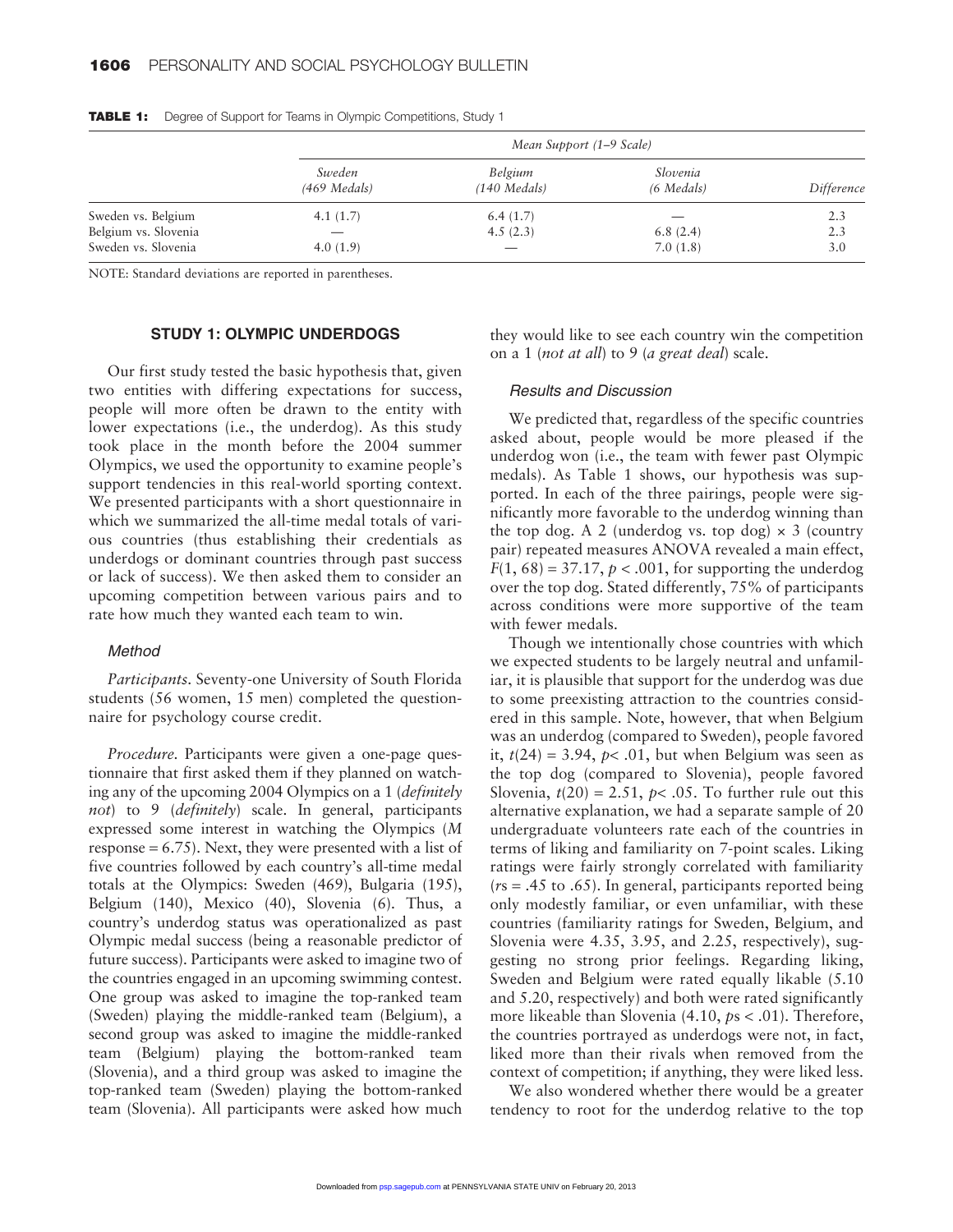dog as the disparity between the two teams grew larger (i.e., when Sweden played Slovenia). Though the difference between the large-disparity competition was slightly greater (3.0) than for the small-disparity competition (2.3), this difference was not significantly larger than the other two conditions,  $F(1, 69) = .61$ ,  $p = .44$ .

Finally, we examined whether there were any sex differences in the tendency to support the underdogs. There was no significant effect,  $t(69) = 1.30$ ,  $p = .19$ , though caution is warranted because of imbalanced samples. In fact, across all four studies reported in this article, there were no sex differences on the main dependent variables (all *p*s > .19).

Overall, the results of Study 1 provide support for the basic idea that people tend to support underdogs in competitive situations. Interestingly, the same team can go from a supported team as an underdog to a nonsupported team as a top dog. In our next study, we attempted to replicate and extend this underdog effect by looking outside of the sports context and by using a different operationalization of underdog status.

# **STUDY 2: ATTITUDES ABOUT THE ISRAELI–PALESTINIAN CONFLICT**

The international political arena provides another context in which disparities in power or resources, and differing expectations for success, can shape public opinion about various groups. The ongoing conflict in the Middle East between Israelis and Palestinians is one salient example. If people are drawn to sympathize with figures seen as underdogs, attitudes about the parties in this conflict might be strategically shaped by emphasizing the underdog status of one group over the other. The Israeli–Palestinian conflict provides an interesting test of this hypothesis because either side could conceivably be seen as an underdog. On one hand, Israelis are surrounded by Arab countries who are generally hostile to their presence, and anti-Jewish sentiment runs high in the region. On the other hand, after the creation of the state of Israel in 1948, Palestinians lost their homes and were relegated to live largely under Israeli occupation, where the standard of living is much lower than among Israelis generally.

In this study, we examined whether support for Israelis and Palestinians could be shaped by manipulating who was perceived to be the underdog. Here we operationalized underdog status by subtly reinforcing physical size disparities through maps that shifted the perspective to make salient Israel as large, surrounding the smaller occupied Palestinian territories, or conversely, by making Israel appear small by showing it surrounded by the Arab countries of the greater Middle East. We predicted that this shift in visual perspective would create perceptions of underdog status, which would in turn predict support for the underdog side.

### Method

*Participants.* Sixty University of South Florida undergraduates (47 women, 13 men) completed the survey in groups of up to 4 in exchange for course credit.

*Procedure.* Participants read a brief (one-page) essay outlining the history of the Israeli–Palestinian conflict from the perspectives of both the Israelis and the Palestinians. Accompanying the essay was a map of the region "for reference" (see Figure 1 for maps). Half the participants viewed a map of Israel (in light color) and the Palestinian territories (in dark color) alone (Israel-focused map). On this map, Israel took up the large majority of the visual space. The other half of the participants received the same map pulled back in perspective to now show Israel (in light color) much smaller in the visual space, surrounded by the countries of the greater Middle East (in dark color; regionfocused map). Participants were asked to study the map carefully because they would later be asked to redraw it from memory. This instruction was meant to increase the salience of the picture. We predicted that when viewing Israel as large (Israel-focused map), participants would perceive the Palestinians as underdogs; consequently, they would show more sympathy for and support to the Palestinians compared with the Israelis. In contrast, those viewing Israel as small (region-focused map) would perceive the Israelis as underdogs; consequently, they would show more support for and sympathy to them.

After reading the essay, participants were asked to give their opinions about the conflict, including how familiar they were with the conflict, which side they supported most, how much sympathy they felt for each side, and which side they perceived to be the underdog. Next, participants drew the map from memory in a box on a separate page. Finally, participants completed a brief demographic questionnaire.

#### Results and Discussion

In general, participants reported being "not very" to "somewhat" familiar with the Israeli–Palestinian conflict before reading the essay (*M* familiarity = 2.60, on a 5-point scale). The two experimental groups did not differ in their familiarity,  $t(58) = 1.24$ ,  $p > .20$ .

Participants were asked which side they considered the underdog in the conflict. When Israel was portrayed as large on the map, 70% saw the Palestinians as the underdog. In contrast, when Israel was portrayed as small on the map, 62.1% saw Israel as the underdog,  $\chi^2(1, N = 59) = 6.11, p < .02.$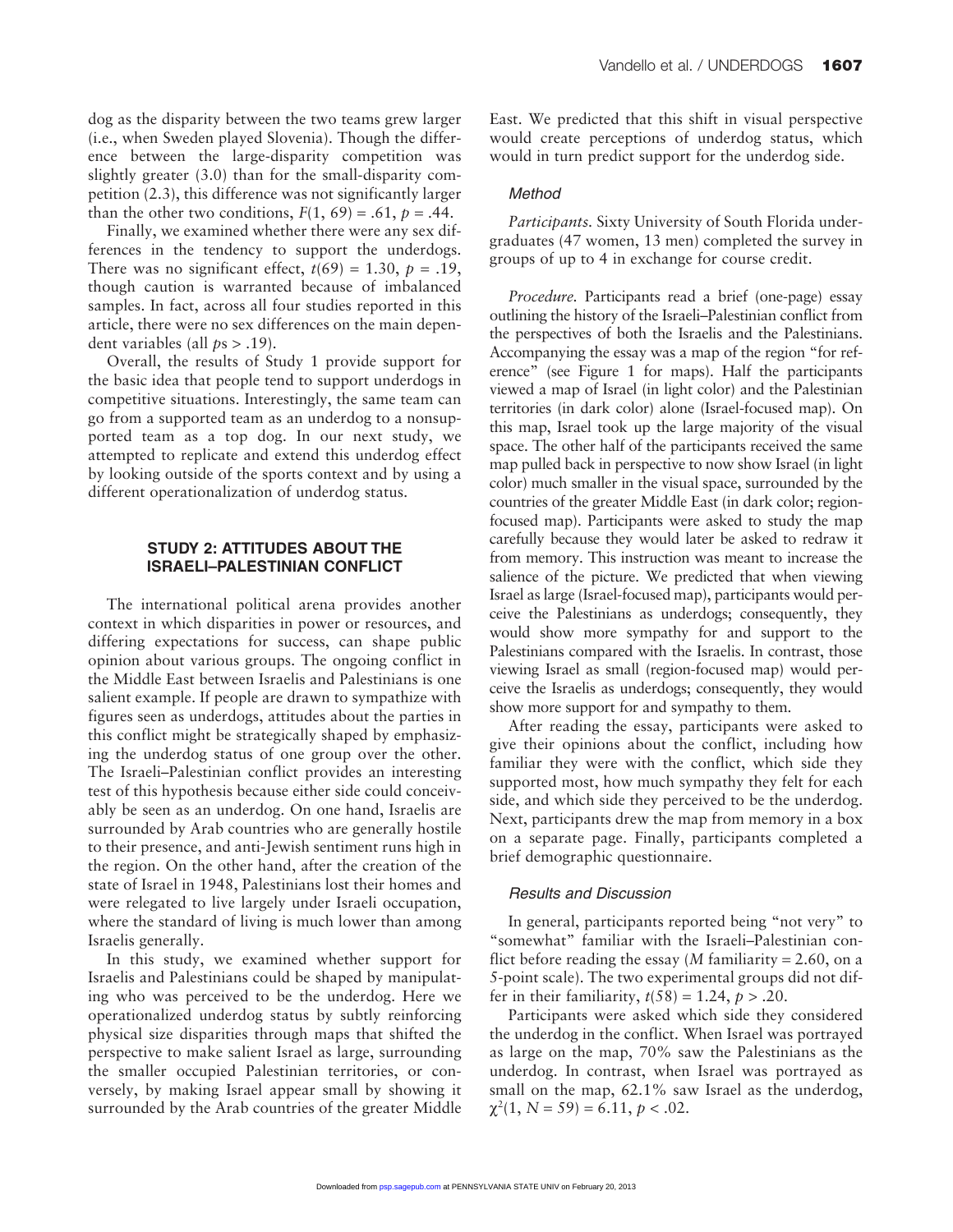

**Figure 1** Israel-focused and Middle East-focused maps used in Study 2.

Participants were also asked toward which group they felt more supportive. When Israel was portrayed as large on the map, 53.3% were more supportive toward the Palestinians. In contrast, when Israel was portrayed as small on the map, 76.7% were more supportive toward Israel,  $\chi^2(1, N = 60) = 5.71, p < .02$ ; see Figure 2).

Participants were asked to rate how much sympathy they felt toward each side in the conflict on a 1 (*none*) to 5 (*a lot*) scale. When Israel was portrayed as large on the map, participants expressed slightly more sympathy toward the Palestinians (3.77 vs. 3.73), but when Israel was portrayed as small on the map, participants expressed more sympathy toward the Israelis (4.00 vs. 3.30). This interaction was significant,  $F(1, 58) = 4.54$ ,  $p < .04$ .

As a follow-up, we also collected baseline data on an additional sample of 30 participants who went through the same procedure without seeing any map accompanying the text. The support and sympathies of this group fell in between the other two conditions. That is, 56.7% of this group saw the Israelis as the underdog and 56.7% supported the Israelis over the Palestinians. This lack of a strong consensus suggests (along with the somewhat low levels of familiarity) that opinions were malleable, an interpretation borne out by the experimental manipulation. Interestingly, when comparing the sympathy ratings of the baseline control with the two map conditions, the data suggest that the map



**Figure 2** Support for Israelis or Palestinians as a function of relative visual salience of each on a map, Study 2.

manipulation increased support for the perceived underdog rather than decreased support for the perceived advantaged group. That is, in the baseline condition, sympathy for the Palestinians was rated 3.30,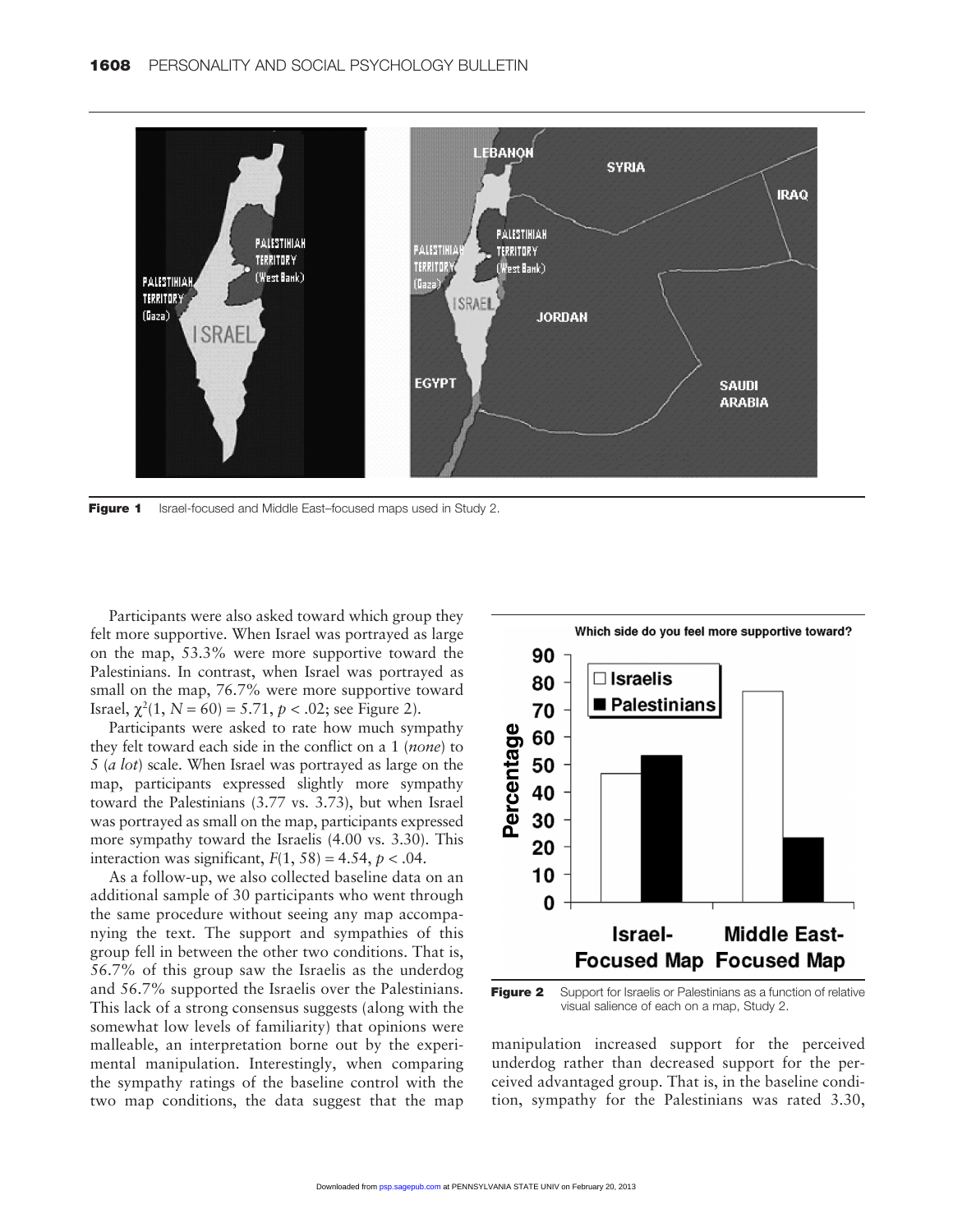identical to when Israel was portrayed as small. When the Palestinian territories were portrayed as small, support for Palestinians increased to 3.77. Sympathy for Israelis was rated 3.53 in the baseline condition, compared to 3.73 when the Palestinian territories were portrayed as small and 4.00 when Israel was portrayed as small. In short, portraying a group as small increased sympathy, but portraying the group as large did not decrease sympathy.

In summary, as in Study 1, participants were more favorable to an entity they considered to be an underdog. Despite reading the same essay, when an accompanying map highlighted Israel as small, people showed greater support for Israel; when the accompanying map highlighted the Palestinian territories as small, people shifted their support to the Palestinians. Whether an underdog is defined as having a past history of little success (Study 1) or as relatively small in stature (Study 2), support increases when an entity is portrayed as disadvantaged relative to its counterpart.

# **STUDY 3: ATTRIBUTIONS FOR THE PERFORMANCE OF UNDERDOGS AND TOP DOGS**

Having demonstrated the appeal of underdogs, in our next studies we attempted to shed light on underlying motivations for underdog support. In Study 3, we explored how underdog status changes the way performance is viewed. Participants watched a clip of a basketball game, and they later made attributions about the performance of each team. We predicted that underdogs would be seen as having less ability than favored competitors, but as a compensatory belief, people would attribute greater effort to underdogs' performance. This type of attributional pattern would be consistent with research from system justification theory that demonstrates people are motivated to see positive attributes in entities with some disadvantaged status, thus maintaining or restoring a sense of justice about the disparity (e.g., "poor but honest"; Kay & Jost, 2003; Kay, Jost, & Young, 2005; Jost & Kay, 2005). Anecdotally, commentators often note the qualities of character, spirit, courage, or "heart" that underdogs seem to exhibit, seemingly to compensate for the presumed lesser ability. As a recent example, after the largely unknown U.S. college men's basketball program from George Mason University defeated the heavily favored Connecticut team to reach the coveted Final Four in 2006, *Sports Illustrated* observed that, "they lacked in size, athleticism and history relative to their opponent, but the 11th-seeded Patriots made up for it with tenacity" (Associated Press, 2006).

Several researchers have looked at the antecedents and implications of effort and ability attributions in past work (Mueller & Dweck, 1998; Yee & Eccles, 1988). Dweck and colleagues (Dweck, 1999; Mueller & Dweck, 1998), for instance, have shown that people's implicit theories about effort and ability can motivate goals and behaviors. For example, praising students for intelligence (ability) can undermine performance compared to praise for effort (Mueller & Dweck, 1998). Similarly, Weiner and Kukla (1970) found that students described as low in ability but high in effort received especially high praise. In contrast to work where participants were provided attributions for the performance of targets, we asked participants to estimate effort and ability while watching the performance of a presumed underdog or favorite.

If people do indeed attribute greater effort to underdogs than to top dogs, a related question concerns the mediational role that effort might play in connection with status and support. We predicted that attributions of effort would mediate the relationship between group status and degree of support. That is, perhaps underdogs are supported at least in part because they are seen as exerting more effort. It has been established that people give more positive evaluations to people when their performance is attributed to effort rather than ability. Wann et al. (2002), for instance, found that participants tended to like athletes whose performance they deemed largely to be the result of hard work as opposed to natural talent. Therefore, attributions of effort might explain the relationship between low status and liking.

# Method

*Participants.* Fifty-seven undergraduates (39 women, 18 men) participated in the study in exchange for course credit.

*Procedure.* Participants entered the lab alone or in pairs. The experimenter began by explaining that the study would involve watching a video clip of a basketball match and then making some judgments. Participants then read a short vignette describing a long, fierce, and lopsided rivalry between two European pro basketball teams: Maccabi Tel Aviv and CSKA Moscow (the underdog designation was counterbalanced such that half the participants thought Tel Aviv was the underdog and half thought Moscow was the underdog). The two teams were described as competing in an important championship game. Participants read that Tel Aviv (or Moscow) had won all 15 of their previous playoff matches and that oddsmakers gave them a 90% chance of victory in this championship. After reading the vignette, participants were asked to report which team they considered the underdog; 93% agreed that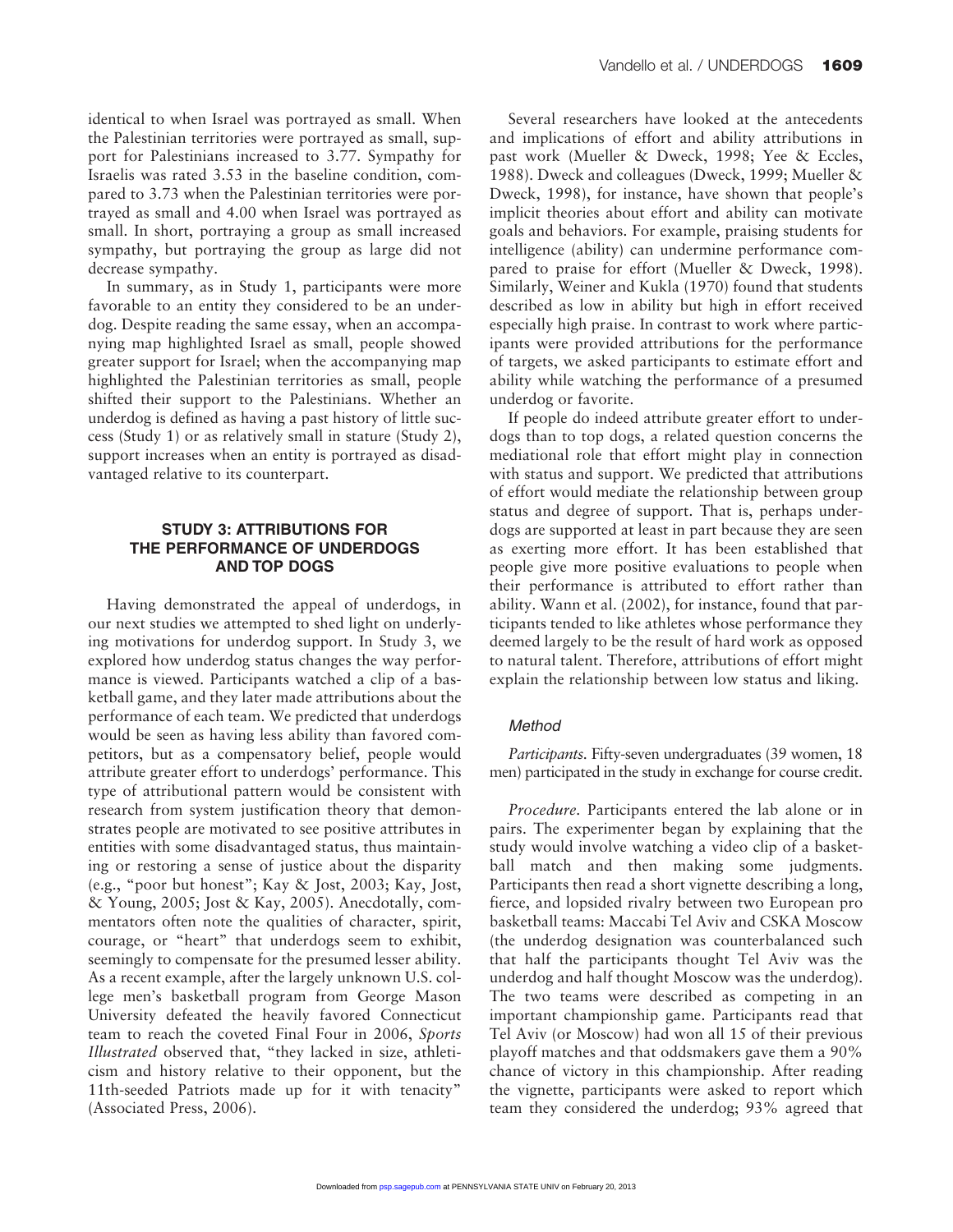the team that had lost all the previous matches was the underdog. Immediately following this, participants were brought to individual rooms to watch a 15-min video clip of the supposed game between the two teams that was taken from an actual televised game. Throughout the clip, the score remained close, and it was not known who eventually won the game from the segment shown. We chose the Moscow versus Tel Aviv match because it was assumed that most participants would be unfamiliar with the teams (and indeed, postexperiment debriefings confirmed this expectation).

At the conclusion of the clip, participants were asked to make attributions about the performance of each team. Specifically, three questions asked about the ability of the teams: How much natural ability did this team have? How much intelligence did this team show? How talented were they? In addition, four questions asked about the effort put forth by the teams: How much hustle did this team show? How much effort did this team put forth? How much heart did this team show? How much did they want to win? All questions were answered on 1 (*none at all*) to 5 (*a great deal*) Likert scales.

Finally, participants were asked how much they would like each team to win the game on a 1 (*not at all*) to 9 (*very much*) scale.

#### **Results**

*Liking to win.* Consistent with the previous studies, teams portrayed as underdogs were supported significantly more  $(M = 7.09)$  than top dogs  $(M = 3.91)$ ,  $F(1, 54) = 47.14$ ,  $p < .001$ . In addition, participants supported the Israeli team  $(M = 6.27)$  more than the Russian team (*M* = 4.73), regardless of status,  $F(1, 54) = 11.00$ ,  $p < .01$ . The Country  $\times$  Status interaction was also significant, such that the underdog Israeli team was favored over the Russian team to a greater degree than the underdog Russian team was favored over the Israeli team,  $F(1, 54) = 11.00, p < .01$ .

*Attributions for performance.* Responses to the questions about natural ability, intelligence, and talent were combined into an aggregate ability dimension ( $\alpha = .76$ ), and responses to the questions about hustle, effort, heart, and wanting to win were combined into an aggregate effort dimension ( $\alpha = .86$ ). As predicted, simple effects tests showed that top dogs (*M* = 3.95 on a 5 point scale) were perceived to possess significantly more ability than underdogs ( $M = 3.72$ ),  $F(1, 55) = 7.34$ ,  $p <$ .01. However, underdogs were perceived to exert significantly more effort  $(M = 4.34)$  than top dogs  $(M =$ 4.00),  $F(1, 55) = 8.22$ ,  $p < .01$ . The Attribution (effort vs. ability)  $\times$  Team (underdog vs. top dog) interaction was significant, *F*(1, 55) = 33.62, *p*< .001 (see Figure 3).



**Figure 3** Attributions for the performance of supposed underdogs and top dogs, Study 3.

| NOTE: The y-axis represents performance on the 1 (none at all) to 5 |  |  |
|---------------------------------------------------------------------|--|--|
| (a great deal) Likert scale.                                        |  |  |

*Mediation.* To test that perceptions of effort or ability mediate the relationship between manipulated status (i.e., underdog vs. top dog) and liking, we conducted mediation analyses following the steps recommended by Baron and Kenny (1986). We performed two mediation analyses, first using effort as the mediator and second using ability.

We first demonstrated that status (coded as *underdogs* = 1, *top dogs* = 2) predicted both perceived effort (β = –.30, *p* < .001) and liking to win (β = –.63, *p* < .001). When liking was regressed simultaneously on status and effort, the effect of status decreased slightly  $(\beta = -.54, p < .001)$  and the effect of perceived effort on liking remained significant (β = .31,  $p < .001$ ). A Sobel (1982) test confirmed that the path from status to liking was reduced when perceived effort was included in the model  $(Z = -2.61, p < .01)$ , suggesting that perceived effort is a partial, but significant, mediator of status.

We performed the same regression procedure using ability as the mediator. When both status and ability were entered into Step 3 of the regression model, underdog status continued to predict liking  $(β = -.65, p < .001)$ , but perceptions of ability did not (β = .14, *p* < .10). A Sobel (1982) test showed that the path from status to liking was not reduced significantly when we included perceptions of ability in the model  $(Z = 1.24, ns)$ .

## **Discussion**

Despite watching the same video clip, participants had very different impressions about the performance of each team depending on whether they believed a team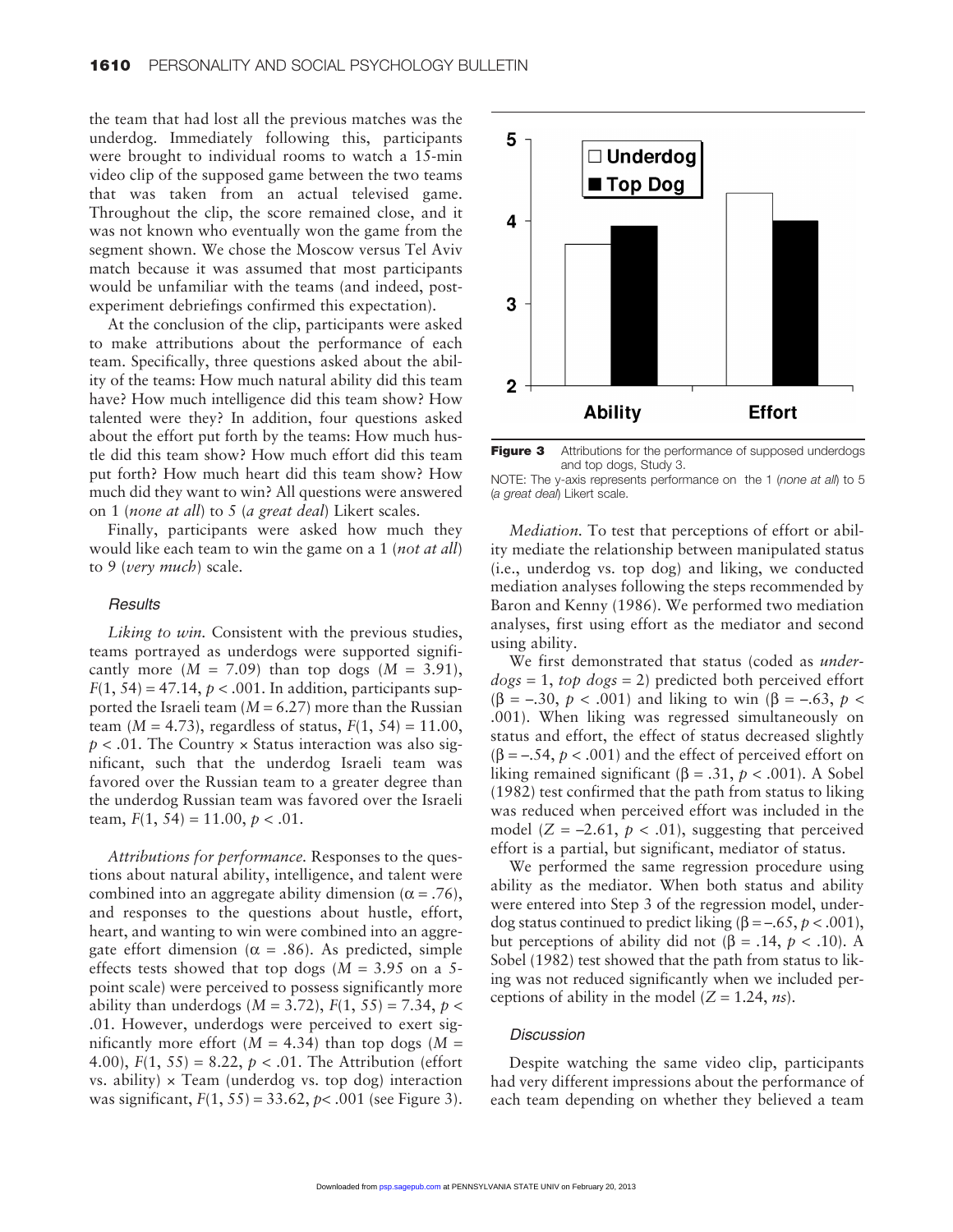to be an underdog or a favorite. As previous studies have shown, people watching or listening to the same event unfold can see very different things depending on their motivations and perspectives (Hastorf & Cantril, 1954; Stone, Perry, & Darley, 1997).

This study suggests that a motivated perception occurs such that people believe underdogs' performance reflects great effort, which tends to be associated with favorable evaluations (Farwell & Weiner, 1996; Wann et al., 2002). A mediation analysis supported the interpretation that underdogs are seen as exerting more effort than advantaged entities, and this perception of effort leads to greater liking. This begins to give us a clue as to a mechanism underlying underdog support. When we learn of a group's disadvantage, we may view its performance in such a way as to compensate for the disadvantage—that is, attributing greater effort on its part, which reinforces our liking for it.

The results of Study 3 are consistent with a fairnessbased account of underdog support given that perceived greater effort on the part of underdogs may suggest factors within their control (as opposed to ability, which is less controllable), which may in turn suggest they deserve to have success. Indeed, several researchers have noted the connection between deservingness and moral evaluations of outcomes (e.g., Farwell & Weiner, 1996; Feather, 1994; Feather & Sherman, 2002; Weiner & Kukla, 1970).

#### **STUDY 4: LIMITS TO THE UNDERDOG EFFECT**

Study 3 suggests, albeit indirectly, that people care about the "fairness" of unequal competitive situations. When faced with unequal competitions, seeing the performance of the underdog in the best possible light restores a sense of fairness.

In our next study, we further explored motivations behind underdog support by testing the limits of this support. As we noted at the beginning of this article, underdogs can be defined as having low expectations for success, or they can be defined as being at some disadvantage. We believe this distinction, though subtle, is critical. We believe underdogs are supported because they are seen as disadvantaged, not simply because they have low expectations for success. Disadvantage arouses a sense of injustice in most people that they wish to see rectified. But what would happen if an entity with low expectations was no longer seen as disadvantaged? Would it still arouse sympathy? Would it even be seen as an underdog?

In our next study, we attempted to test whether the perception of disadvantage would moderate support for underdogs. We suggest that being seen as an underdog is driven as much (or more) by considerations of relative resources as much as by expectations. David's heroism lies with the fact that he was outmatched by his much larger and more heavily armored rival Goliath, the Texans at the Alamo were outnumbered and outarmed, and baseball's Boston Red Sox were (until their 2004 World Series victory) considered perennial underdogs to the New York Yankees in part because of their lack of success but also in part because they could not match the Yankee's richer team payroll.

If these assertions are true, people should be less likely to see a team with relatively ample resources as an underdog even if they did have low expectations for success compared to a team with few resources. And if the team is not seen as an underdog, support for that team should vanish. To test this, we manipulated both the expectations for success and relative resources of two teams. We predicted that both low expectations and low resources would contribute to the labeling of a team as an underdog (and thus supporting that team). However, when a team with low expectations also had high resources, support for the team would erode, as would the belief that the team was an underdog. Stated differently, relative resources should moderate the effect of expectations on liking.

#### **Method**

*Participants.* One hundred and twenty-eight University of South Florida students (101 women, 17 men, 10 unidentified) completed a questionnaire in introductory psychology classes in return for extra course credit.

*Procedure.* Participants completed a two-page questionnaire. The first page presented participants with a brief sports scenario in which they were asked to imagine two teams playing an important match. Each team's expectations and resources were manipulated such that there were four versions of the scenario. In the first version (*expectations only*), Team A was described as having a 70% chance of victory versus 30% for Team B; in the second version (*resources only*), Team A was described as having a payroll of \$100 million versus \$35 million for Team B; in the third version (*expectations and resources congruent*), Team A was described as having both a 70% chance of victory and a \$100 million payroll versus a 30% chance of victory and a \$35 million payroll for Team B; and in the fourth version (*expectations and resources incongruent*), Team A had the greater chance of victory (70%) but a lower payroll (\$35 million) compared to Team B (30% chance, \$100 million payroll). Thus, the design was a 2 (team)  $\times$  4 (scenario) design, with team being a within-subjects factor and scenario being a between-subjects factor.

Participants were asked how much they would like each team to win the game on a 1 (*not at all*) to 9 (*very*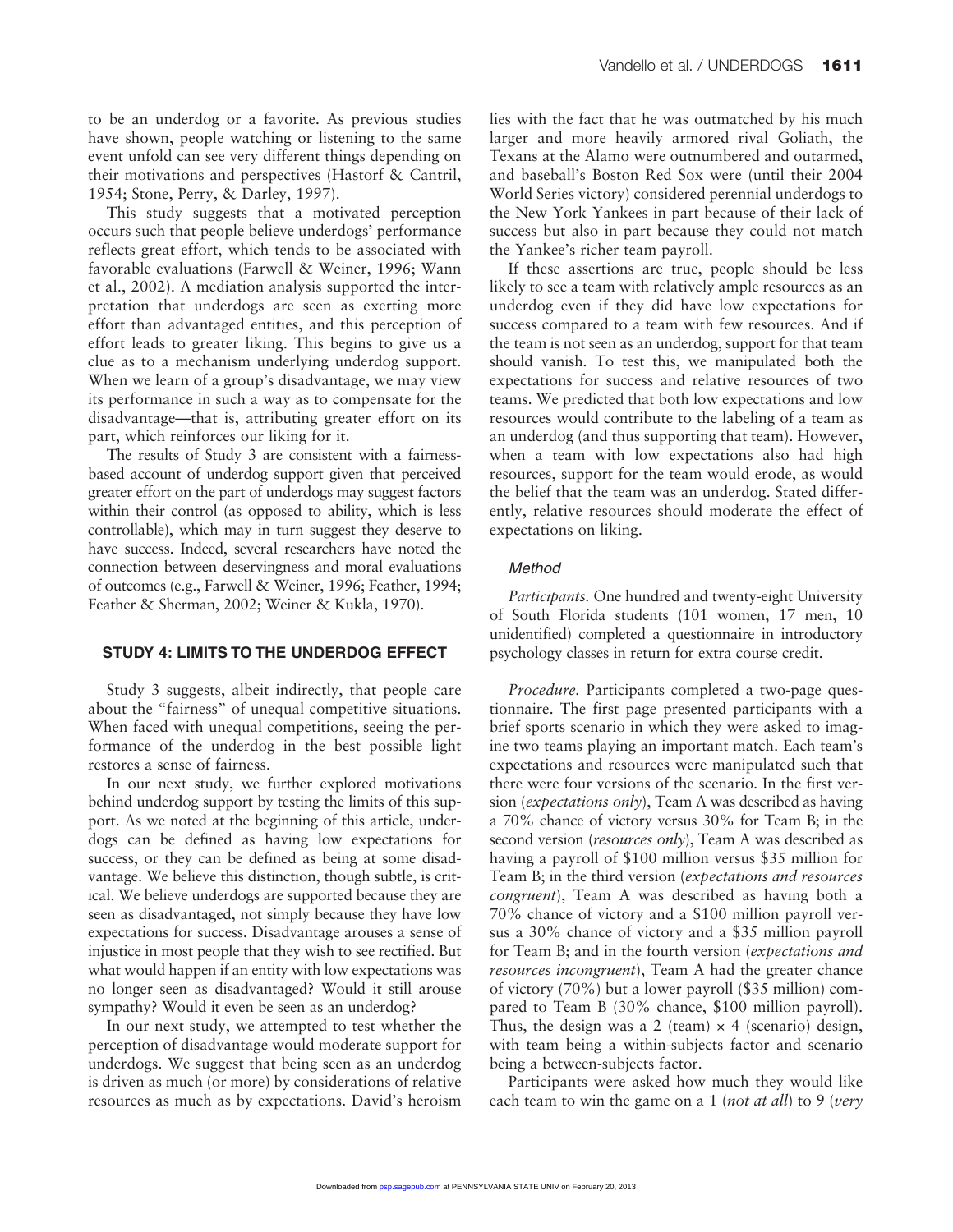*much*) scale. They were also asked which team, if any, they considered the underdog.

For exploratory purposes, we also administered an individual difference measure, the 15-item Social Dominance Orientation Scale ( $\alpha$  = .87; Pratto, Sidanius, Stallworth, & Malle, 1994), which measures one's tendency to endorse inequality among social groups versus the belief that all groups should be equal. We included this measure to see if support for underdogs would reflect people's larger worldviews about inequality. We tested whether those who were higher in social dominance orientation would be less favorable toward underdogs.

#### **Results**

*Liking to win.* Table 2 presents the mean ratings of desire for each team to win the game across the four conditions. In the condition pitting a low-expectations team against a high-expectations team, the low-expectations team was rated marginally higher  $(M = 6.69)$  than the high-expectations team  $(M = 5.50)$ ,  $t(31) = 1.85$ ,  $p < .08$ , replicating the basic underdog effect. Stated differently, 66% of participants favored the low-expectations team. In the condition listing only the teams' relative payrolls, the low-resources team was rated significantly higher (*M* = 6.88) than the high-resources team  $(M = 4.69)$ ,  $t(31) =$ 4.17,  $p < .001$ ; that is, 69% of participants in this condition favored the low-resources team. In the third condition, expectations for victory were paired with resources such that the team with the lower expectation also had a smaller payroll. In this condition the low-expectations/lowresources team was rated significantly higher (*M* = 7.03) than the high-expectations/high-resources team  $(M =$ 4.77),  $t(30) = 3.69$ ,  $p < .01$ ; that is, 68% of participants favored the low-expectations/low-resources team. Most interesting was the condition in which resources did not match expectations for victory. When pairing a highresources/low-expectations team (*M* = 4.33) against a lowresources/high-expectations team (*M* = 5.97), people rated the a low-resources/high-expectations team significantly higher,  $t(32) = 2.62$ ,  $p < .05$ ; that is, 67% of respondents favored the a low-resources/high-expectations team, reversing the common finding that teams with lower expectations for success are supported more.

*Who is the underdog?* We also asked participants which team they considered the underdog. It is not surprising that when two teams with differing expectations for success were paired (with no mention of resources), almost everyone (97%) thought the low-expectations team was the underdog. Similarly, in the resources-only condition, almost everyone (89%) thought the team with the smaller payroll was the underdog. When the team with low expectations also had the smaller payroll, this

**TABLE 2:** Desire for Each Team to Win the Game as a Function of Expectations for Success and Resources, Study 4

|                          | Degree of Liking to Win (1–9 Scale) |             |  |
|--------------------------|-------------------------------------|-------------|--|
|                          | Team A                              | Team B      |  |
| Team A: 70%              |                                     |             |  |
| chance of victory,       |                                     |             |  |
| Team B: $30\%$           |                                     |             |  |
| chance of victory        | 5.50(2.13)                          | 6.69(1.99)  |  |
| Team A:                  |                                     |             |  |
| high payroll,            |                                     |             |  |
| Team B:                  |                                     |             |  |
| low payroll              | 4.69(1.79)                          | 6.88 (1.56) |  |
| Team A: 70%              |                                     |             |  |
| chance of victory +      |                                     |             |  |
| high payroll,            |                                     |             |  |
| Team B: 30%              |                                     |             |  |
| chance of victory +      |                                     |             |  |
| low payroll              | 4.77(1.96)                          | 7.03 (1.85) |  |
| Team A: 70% chance of    |                                     |             |  |
| $victory + low$ payroll, |                                     |             |  |
| Team B: 30% chance of    |                                     |             |  |
| $victory + high$ payroll | 5.97 (1.86)                         | 4.33(2.10)  |  |

team was also overwhelmingly chosen as the underdog (97%). However, when the team with low expectations but a larger payroll competed against a team with high expectations but a low payroll, participants were roughly evenly split on who should be considered the underdog. In contrast to the first three conditions, only 55% of participants rated the team with low expectations as the underdog,  $\chi^2(1, N = 116) = 25.34, p < .001$ .

*Social dominance orientation.* To explore whether individuals high on social dominance orientation would be less likely to favor underdogs, we first looked at the three versions where there was a clear underdog. Across the three versions, there was a nonsignificant trend such that higher social dominance orientation scores correlated with lower support for the underdog relative to the top dog,  $r(95) = -.17$ ,  $p = .10$ . Similarly, in the condition in which low resources were matched with high expectations, those high in social dominance orientation were slightly, but not significantly, less likely to support a low-resources/high-expectations team than a high-resources/low-expectations team,  $r(33) = -.14$ . Despite these nonsignificant correlations, we note that social dominance scores were low overall (*M* = 2.87 on 7-point scale). In fact, 88% of the sample fell below the neutral point on the scale, and this range restriction likely limited the size of the correlations.

### **Discussion**

These results suggest that people do not support underdogs simply because of their lower expectations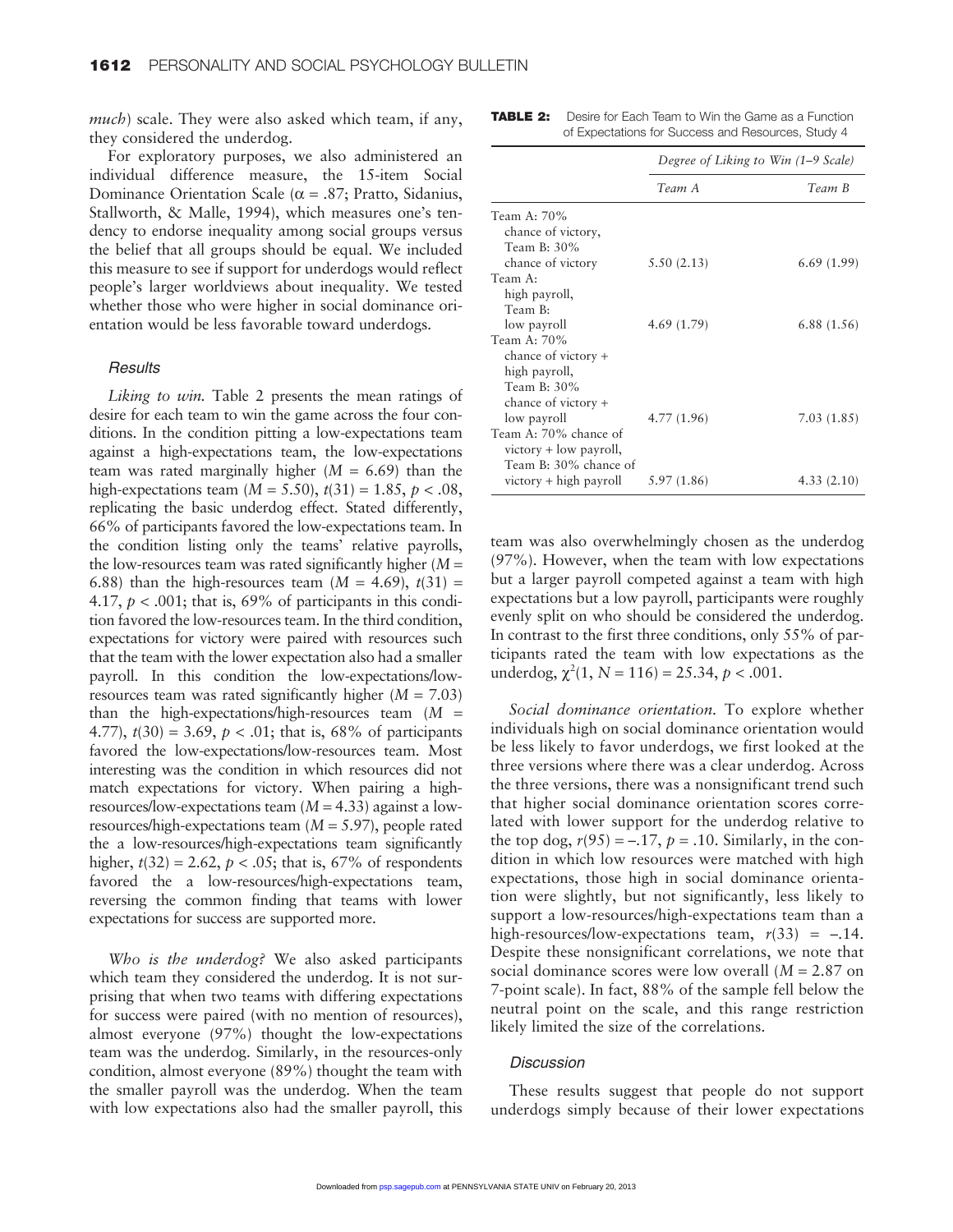for success but rather because of the perception of some disadvantage. In general, people wanted teams to win more when the teams had lower expectations for winning or had relatively small resources (or both). However, when a team had low expectations but high resources, they lost the participants' support. In fact, in this situation, there was no consensus about whether these teams were even considered underdogs, as only slightly more than half of participants labeled them as underdogs despite their low expectations for success. In short, although low chance of success may be necessary to be considered an underdog, if an entity has a great deal of resources, they may nonetheless lose underdog status and support.

We suggest this desire to see disadvantaged entities succeed is based on people's strong motivation to see just outcomes. In most cases of competition, a rough equality of success is considered fair, and underdogs deserve support unless an entity with low expectations has all the resources necessary to succeed. When those with low expectations have ample resources, it is much less clear where the injustice lies, or if an injustice even exists. In fact, sympathies seemed to be driven more by resource disparity than expectations.

These results parallel recent work on status legitimacy, which suggests that group members accept their low status to the extent that it is seen as legitimate (Bettencourt et al., 2001; Ellemers, Wilke, & Van Knippenberg, 1993). Like that work, we found that people were motivated to support an underdog unless the inequality was perceived as legitimate (i.e., a lowexpectations group squandered its resources, in which case it deserved to lose).

# **GENERAL DISCUSSION**

Past research on affiliation with groups has focused on groups with which people have some established connection (e.g., social ingroups). In this research tradition, there is a great deal of evidence that people are motivated to identify with successful groups and to dissociate themselves from unfavorable, unsuccessful, or stigmatized groups (Cialdini et al., 1976; Snyder et al., 1986). In contrast, the present studies addressed the question of how people would respond to groups with which they had no previous affiliation. Unlike with groups in which people are previously affiliated, in these studies people consistently chose to support underdogs, those individuals or groups at a competitive disadvantage. We demonstrated support for underdogs in both sports and international politics, using different operationalizations for underdogs. Of the various ways we defined underdogs (history of past failures, low

probabilities for future success, smaller size, fewer resources), the common denominator is that the entity is seen as disadvantaged in some way. The results of Study 4 in particular speak to the issue of what defines an underdog in the first place. Low expectations are necessary, but as Study 4 demonstrates, not everyone with low expectations is seen as an underdog. When an individual or group with low expectations has ample resources, people may perceive their position as fair and just. In short, an underdog is a figure who not only is not expected to succeed but whose disadvantage is not seen as deserved.

# Motivations Underlying Underdog Support

Perhaps it is not surprising that people prefer underdogs, given the numerous heroic or sympathetic portrayals of underdogs in fiction and nonfiction. What is less intuitively obvious is why people should root for underdogs, given social psychological theorizing on the link between social identification and self-esteem. We suggested one plausible theoretical perspective for understanding support for underdogs rooted in principles of justice, fairness, and deservingness.

Although the present studies provided evidence that concerns with justice and fairness play a role in underdog support, other motivations are worth considering. An alternative, or additional, motivation for supporting underdogs might derive less from abstract moral concerns about fairness and more from self-interested, rational calculations of one's own emotions. Because underdog success is by definition unexpected, this may increase the excitement of rooting for an underdog. Put simply, people may root for underdogs for the simple reason that unexpected victories are more emotionally satisfying than expected victories; conversely, expected losses are not as hard to take as unexpected losses.

The idea that people calculate their expected emotional reactions to future outcomes is supported by work on emotions and decision making, such as decision affect theory (Mellers & McGraw, 2001; Mellers, Schwartz, Ho, & Ritov, 1997) that argues that decisions are guided by the emotions people anticipate experiencing for expected and unexpected outcomes. Rooting for underdogs might be a good emotional investment because there is little to lose. The present studies were not designed to properly test this explanation, but recent evidence suggests that an affect management explanation is probably true under at least some underdog situations. Shepperd and McNulty (2002), for example, found that bad outcomes feel worse when unexpected than when expected, but good outcomes feel better when unexpected than when expected.

Still, several pieces of evidence from the present studies suggest that concerns with fairness play a role in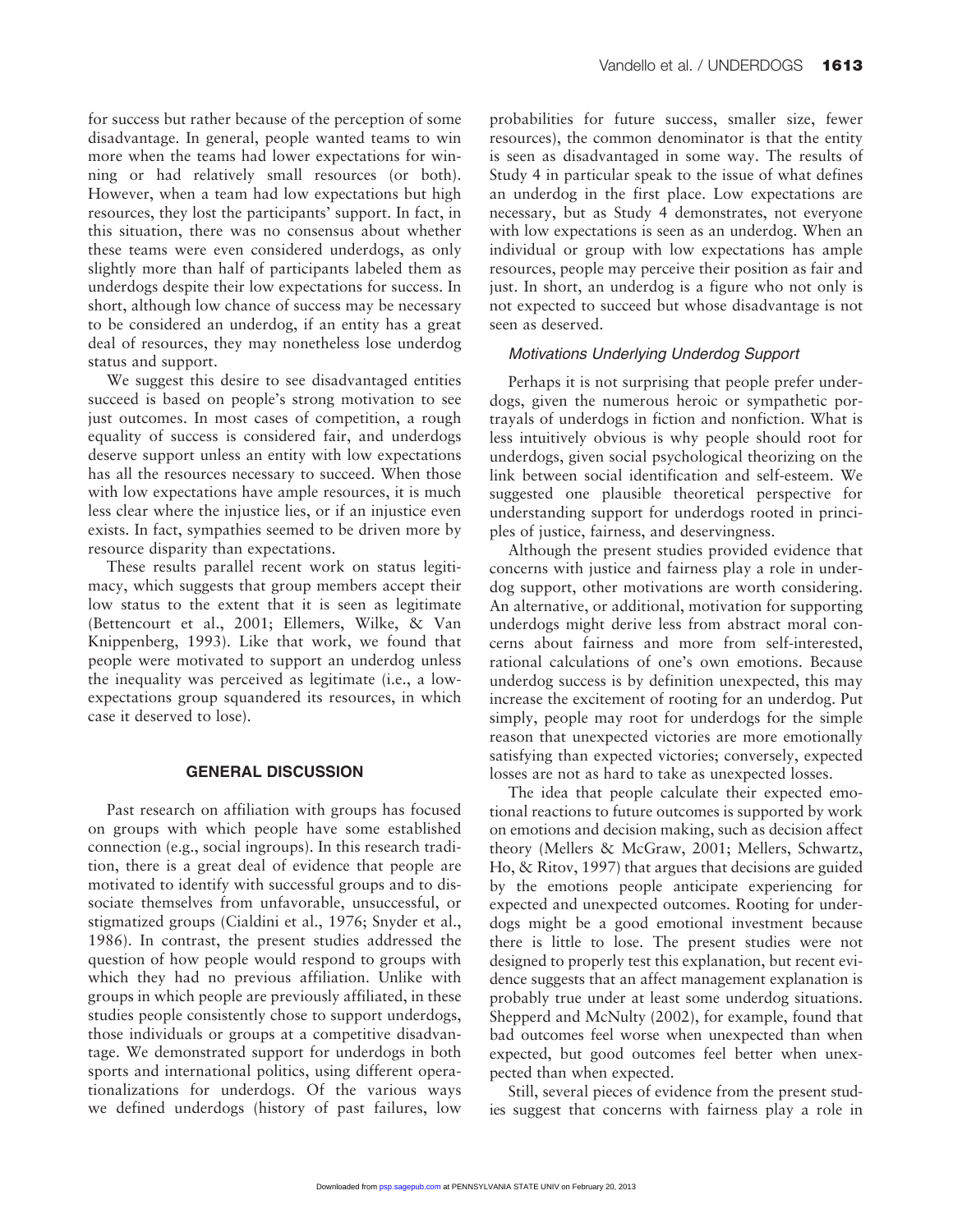underdog support above and beyond self-interested emotional considerations. Study 2 showed that a political group was supported more when it was perceived to be disadvantaged by its relative size (Palestinians in Israel or Israelis in the Middle East). Given the ambiguity about any ultimate outcome in this political conflict (i.e., no clear winner or loser), it is unlikely that people's support was driven solely by their predicted emotional reaction to a victory or loss.

Study 3 showed that people are motivated to attribute favorable qualities such as effort or tenacity to underdogs as a way to compensate for their disadvantage in ability. Attributing favorable qualities to underdogs may help restore a sense of psychological justice (Kay & Jost, 2003; Kay et al., 2005). Attributions to effort may also drive support to some extent, as our mediation analysis showed (see also Wann et al., 2002; Weiner & Kukla, 1970).

In Study 4, people overwhelmingly supported a team with fewer resources, even in the condition where nothing was known about expectations, again suggesting underdog support may be driven more by perceptions of undeserved disadvantage than by a mere self-focused calculation of the emotional payoff for supporting a team with low expectations. This seems especially apparent given that when a team with low expectations had greater resources than an opponent, it was no longer supported, and only about half of participants saw it as an underdog.

In short, we suggest that the types of underdog scenarios faced by participants in the present experiments make justice concerns salient. A world where outcomes are distributed unequally may strike most as unjust (see Lerner & Miller, 1978) unless this inequality is seen as deserved. Unaffiliated observers have little direct power to influence performance and thus to help restore fair or just outcomes. However, even if we cannot directly control outcomes, we can have some degree of secondary control by actively supporting those at a disadvantage.

### Underdog Support or Schadenfreude?

Despite consistent evidence for the underdog effect in these studies, an issue remains: Rather than being strongly supportive of underdogs, might people instead root against dominant entities (this would be consistent with the sentiment, "my favorite team is whoever is playing the Yankees")? If this is the case, the finding that people prefer underdogs is really the default option given that underdogs happen to be (by definition) the opponents of dominant entities. This is also a justicebased explanation, but here the affective reaction is driven by the person or group on top, not on the bottom. As recent research on *schadenfreude* has demonstrated

(Brigham et al., 1997; Feather, 1994; Leach et al., 2003; Smith et al., 1996), under at least some circumstances, people do in fact take pleasure in seeing high achievers fail. Feather and Sherman (2002) have distinguished between envy and resentment, and they argued that schadenfreude is more closely related to the latter. In their formulation, deservingness played a big role in whether people would take pleasure in another's misfortune, again consistent with our belief that emotional reactions to disparities may be largely the result of wishing to correct perceived injustices.

In Study 2 we did find some evidence that framing Israel or the Palestinian territories as an underdog (through a visual perspective manipulation) led to great support relative to a control, but framing either as the dominant group did not lessen support, suggesting underdog sympathy was a stronger motivation than schadenfreude. The present studies were not designed to sort out definitively whether preferences for underdogs derive mainly from attraction to the disadvantaged or resentment toward the advantaged. We suspect both processes may operate, depending on the salient features of the situation. For example, when one competitor clearly has many more resources than is normal (e.g., a huge corporate chain store), this might focus our attention on the top dog and lead to resentment and schadenfreude; on the other hand, when one competitor is clearly lacking in physical or material resources (e.g., an unusually slight athlete or a politician with limited funds), our attention may be drawn to the underdog, in which case we might truly root for their success. These are speculations that await further testing.

# Implications and Future Directions

The present studies suggest that situations of competitive inequality make concerns with fairness and justice salient. However, the evidence for the arousal of these emotions was indirect. To further hone in on these motivations, future research should include direct process measures of perceived fairness, deservedness, justice, and responsibility to examine more specifically the motivational and emotional mediators of support for underdogs.

Although most of the participants across these studies supported underdogs, there was individual variation, and future research might further explore individual differences that might plausibly account for these differing tendencies, such as egalitarianism, liberal political orientation, just world beliefs, or belief in the Protestant work ethic. Although our one attempt to measure individual differences in the belief that all groups should be equal (social dominance orientation; Pratto et al., 1994) did not correlate strongly with support for underdogs,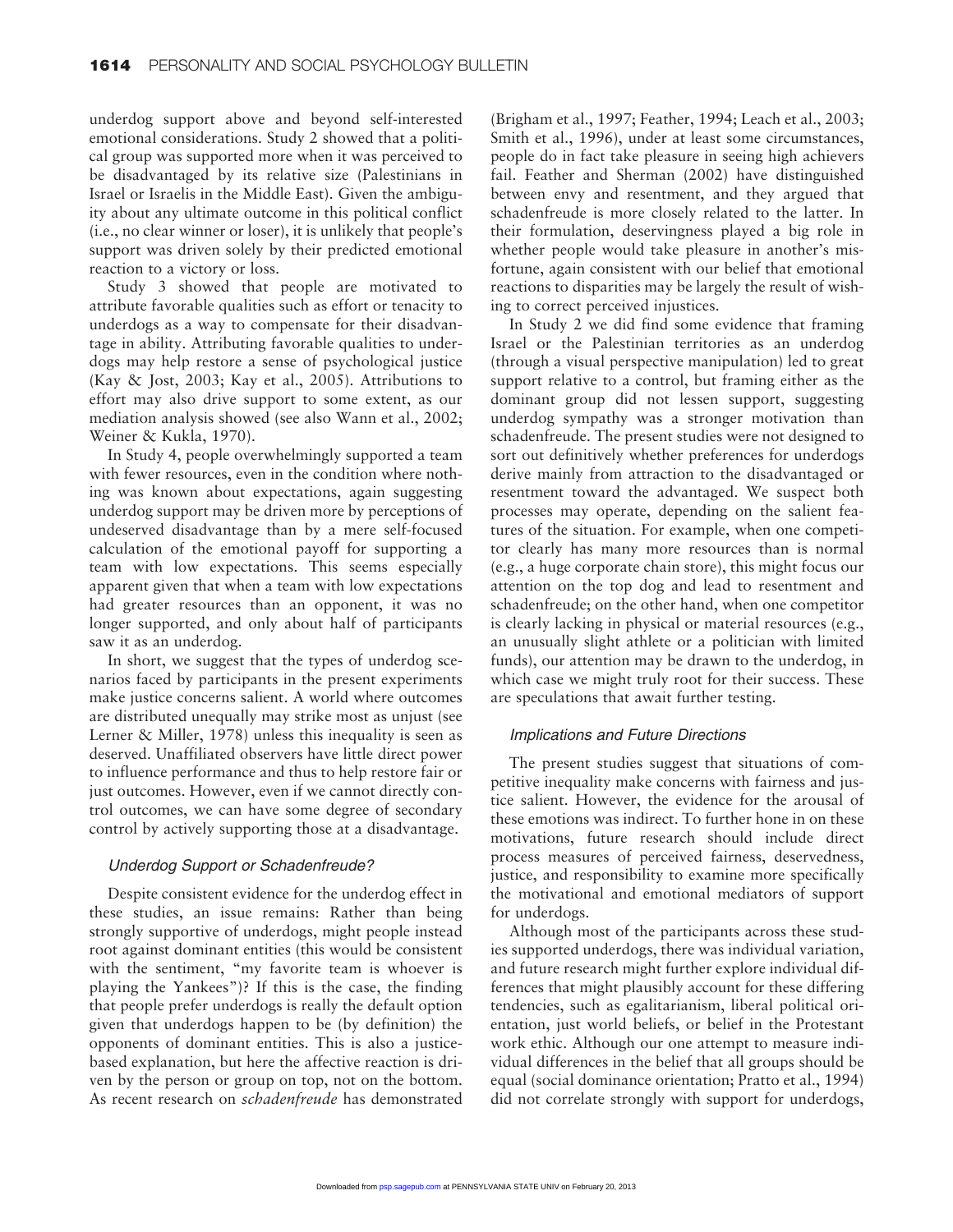it is worth noting that our participant population was generally low in social dominance orientation, supporting our belief that people are generally motivated to believe that groups should be equal.

Addressing the limitations of underdog appeal will also help us understand the nature of emotional support for social competitors. The present research suggests that relative resources are an important factor to consider. Another potentially important factor is the size of the disparity between competitors. On one hand we might suspect that as a disparity grows between two competitors, our sense of injustice would also grow, leading us to pull for an underdog even more. On the other hand, when a disparity becomes so large that defeat is all but assured for an underdog, one may conclude that the emotional investment is not worth the effort. It is not uncommon for fans to refuse to watch or attend games if they think their team has little chance of winning (Wann, Roberts, & Tindall, 1999).

Understanding third-party judgments of social competition or conflict has important implications for understanding intergroup relations and the shaping of public opinion about conflict in general. For example, in the area of international relations, emotional alliances with underdogs may help explain why the United States will have a difficult time garnering support in the court of world opinion during times of conflict, regardless of its policies, by virtue of its being the lone superpower. Similarly, people's reactions to the Arab–Israeli conflict are probably heavily influenced by their perception of which side is the underdog, as we showed in Study 2. In fact, savvy political leaders may attempt to increase support for their cause by framing their side as a disadvantaged underdog.

The present studies are an initial step in attempting to understand underdog support, but the implications for understanding people's reactions to parties in conflict or competition are broad. We hope future research will shed light on why people support underdogs, why others do not, and when disadvantaged groups lose support.

#### **REFERENCES**

- American Heritage Dictionary. (2006). *The American Heritage dictionary of the English language* (4th ed.). Retrieved December 13, 2006, from dictionary.reference.com/browse/underdog
- Associated Press. (2006, March 26). *George Mason downs #1 seed UConn*. Retrieved March 26, 2006, from www.si.com
- Baron, R. M., & Kenny, D. A. (1986). The moderator–mediator variable distinction in social psychological research: Conceptual, strategic and statistical considerations. *Journal of Personality and Social Psychology, 51,* 1173-1182.
- Bernhardt, P. C., Dabbs, J. M., Fielden, J. A., & Lutter, C. D. (1998). Testosterone changes during vicarious experiences of winning and losing among fans of sporting events. *Physiology and Behavior, 65,* 59-62.
- Bettencourt, B. A., Dorr, N., Charlton, K., & Hume, D. L. (2001). Status differences and in-group bias: A meta-analytic examination of status stability, status legitimacy, and group permeability. *Psychological Bulletin, 127,* 520-542.
- Boldry, J. G., & Kashy, D. A. (1999). Intergroup perception in naturally occurring groups of differential status: A social relations perspective. *Journal of Personality and Social Psychology, 77,* 1200-1212.
- Brigham, N. L., Kelso, K. A., Jackson, M. A., & Smith, R. H. (1997). The roles of invidious comparison and deservingness in sympathy and schadenfreude. *Basic and Applied Social Psychology, 19,* 363-380.
- Camerer, C. (2003). *Behavioral game theory: Experiments in strategic interaction.* Princeton, NJ: Princeton University Press.
- Campbell, J. D., & Tesser, A. (1986). Self-evaluation maintenance processes in relationships. In S. Duck & D. Perlman (Eds.), *Understanding personal relationships: An interdisciplinary approach* (pp. 107-135). Beverly Hills, CA: Sage.
- Ceci, S. J., & Kain, E. L. (1982). Jumping on the bandwagon with the underdog: The impact of attitude polls on polling behavior. *Public Opinion Quarterly, 46,* 228-242.
- Cialdini, R. B., Borden, R. J., Thorne, A., Walker, M. R., Freeman, S., & Sloan, L. R. (1976). Basking in reflected glory: Three (football) studies. *Journal of Personality and Social Psychology, 34,* 366- 375.
- Crocker, J., & Major, B. (1989). Social stigma and self-esteem: The self-protective properties of stigma. *Psychological Review, 96,* 608-630.
- Dweck, C. S. (1999). *Self-theories: Their role in motivation, personality and development*. Philadelphia: Psychology Press.
- Ellemers, N., Wilke, H., & Van Knippenberg, A. (1993). Effects of the legitimacy of low group or individual status on individual and collective status-enhancement strategies. *Journal of Personality and Social Psychology, 64,* 766-778.
- End, C. M., Dietz-Uhler, B., Harrick, E. A., & Jacquemotte, L. (2002). Identifying with winners: A reexamination of sport fans' tendency to BIRG. *Journal of Applied Social Psychology, 32,* 1017-1030.
- Farwell, L., & Weiner, B. (1996). Self-perceptions of fairness in individual and group contexts. *Personality and Social Psychology Bulletin, 22,* 868-881.
- Feather, N. T. (1991). Attitudes towards the high achiever: Effects of perceiver's own level of competence. *Australian Journal of Psychology, 43,* 121-124.
- Feather, N. T. (1994). Attitudes toward high achievers and reactions to their fall: Theory and research concerning tall poppies. *Advances in Experimental Social Psychology, 26,* 1-73*.*
- Feather, N. T. (1999a). Judgments of deservingness: Studies in the psychology of justice and achievement. *Personality and Social Psychology Review, 3,* 86-107.
- Feather, N. T. (1999b). *Values, achievement, and justice: Studies in the psychology of deservingness.* New York: Kluwer Academic/ Plenum Press.
- Feather, N. T., & Sherman, R. (2002). Envy, resentment, schadenfreude, and sympathy: Reactions to deserved and undeserved achievement and subsequent failure. *Personality and Social Psychology Bulletin, 28,* 953-961.
- Feather, N. T., Volkmer, R. E., & McKee, I. R. (1991). Attitudes towards high achievers in public life: Attributions, deservingness, personality, and affect. *Australian Journal of Psychology 43,* 85-91.
- Fehr, E., & Schmidt, K. M. (1999). A theory of fairness, competition, and cooperation. *Quarterly Journal of Economics, 114,* 817-868.
- Frazier, J. A., & Snyder, E. E. (1991). The underdog concept in sport. *Sociology of Sport Journal, 8,* 380-388.
- Gibson, B., Sachau, D., Doll, B., & Shumate, R. (2002). Sandbagging in competition: Responding to the pressure of being the favorite. *Personality and Social Psychology Bulletin, 28,* 1119-1130.
- Goffman, I. (1963). *Stigma: Notes on the management of spoiled identity*. Englewood Cliffs, NJ: Prentice Hall.
- Hastorf, A. H., & Cantril, H. (1954). They saw a game: A case study. *Journal of Abnormal & Social Psychology, 49,* 129-134.
- Hirt, E. R., Zillmann, D., Erickson, G. A., & Kennedy, C. (1992). Costs and benefits of allegiance: Changes in fans' self-ascribed